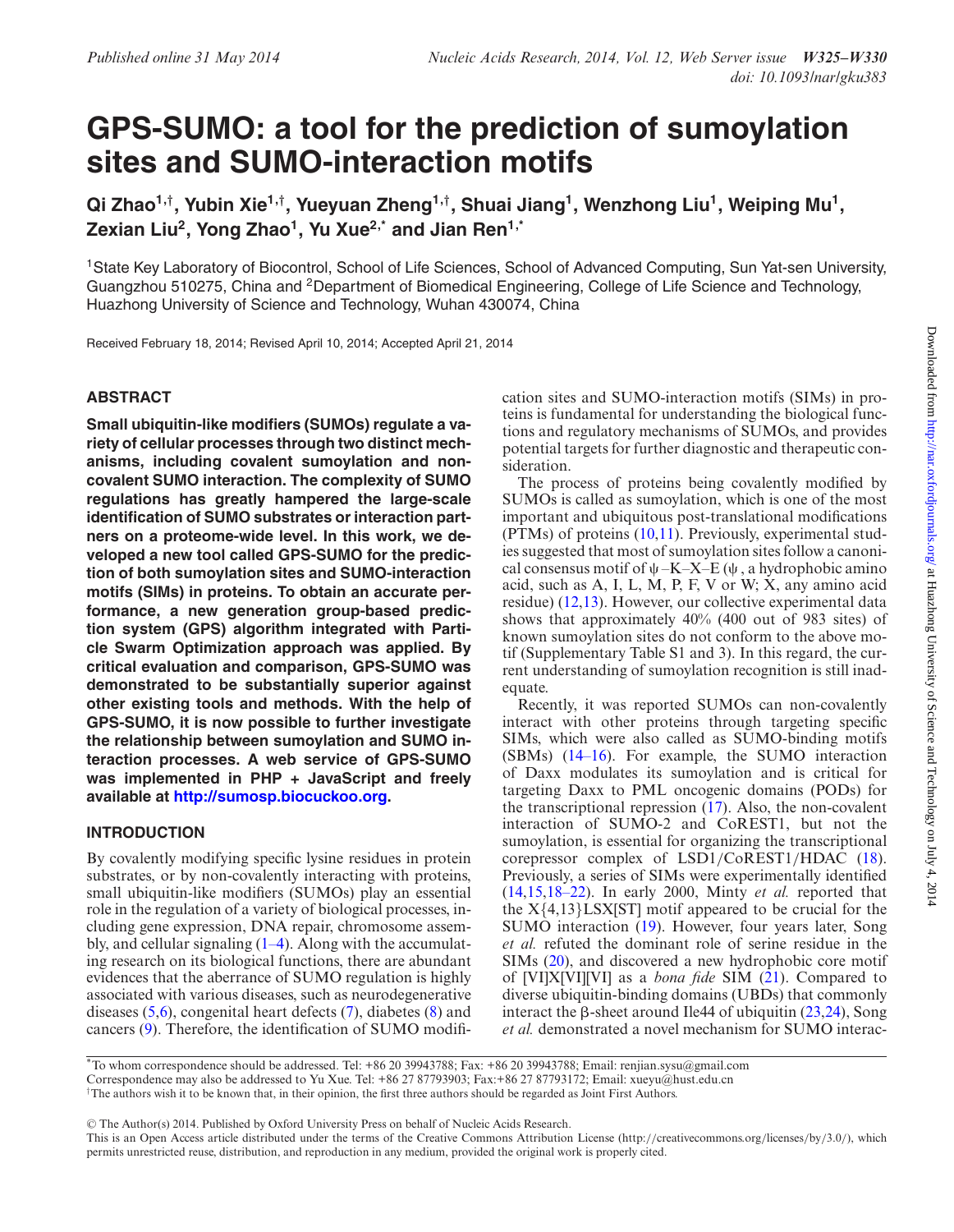tion, by forming an extended structure to bind between the  $\alpha$ -helix and a  $\beta$ -strand of SUMO-1 [\(21\)](#page-5-0). Thus, an in-depth study of SIMs can be not only helpful for distinguishing the distinct regulations between SUMOs and ubiquitin, but also provide implications for identifying non-covalent interactions of other ubiquitin-like (UBL) proteins. Later studies [\(14,15\)](#page-5-0) confirmed the importance of consecutive hydrophobic residues, and raised a number of other SIMs, such as [VILMFWA][VILMFWA]XSX[ST][DE][DE][DE] and  $\frac{KX\{3,5\}[\text{VI}][\text{IL}][\text{IL}]\{XXX[\text{DE}]\}[\text{DE}][\text{DE}],$ can also facilitate the SUMO interaction. In 2009, Ouyang *et al.* showed that an unusual type of SIM as [IVL][DE][IVL][DE][IVL] mediates the SUMO-2 specific interaction in several proteins [\(18\)](#page-5-0). Subsequently, three additional types of SIMs were described as  $[PILVM][ILVM][X][LVM][DSE > ]{3},$ [PILVM][ILVM]DLT and [DSE]{3}[ILVM]X[ILVMF]{2} by Vogt *et al.* [\(22\)](#page-5-0). Although nearly ten types of SIMs were experimentally identified, each one can only recall a small proportion of known SIMs, and no one can present a major profile for SIMs.

Because of the complicated features, systematic analysis of sumoylation and SUMO interaction is still a great challenge. In contrast with labor-intensive and time-consuming experimental identifications, *in silico* prediction of sumoylation sites and SIMs in proteins can greatly narrow down the number of candidates, and generate helpful information for further verification. In the past decade, our group has made great efforts in developing a series of tools for predicting protein sumoylation sites [\(25,26\)](#page-5-0). In early 2006, we released an online service of SUMOsp based on the first-generation Group-based Prediction System (GPS) algorithm [\(25\)](#page-5-0). Subsequently, a matrix mutation (MaM) method was integrated into SUMOsp to upgrade the performance and a new version of SUMOsp 2.0 was introduced [\(26\)](#page-5-0). In addition, other researchers have also constructed several reliable tools for the prediction of sumoylation sites, including SUMOplot [\(http://www.abgent.com/sumoplot\)](http://www.abgent.com/sumoplot), seeSUMO [\(27\)](#page-5-0), SUMOpre [\(28\)](#page-5-0) and SUMOhydro [\(29\)](#page-5-0). However, these tools only focused on the sumoylation prediction, while a predictor for SIMs is still need to be developed.

In this work, by improving the prediction algorithm and adding the novel SIM prediction feature, we developed an updated version of SUMOsp and renamed it as GPS-SUMO. From the scientific literature, we manually collected 983 sumoylation sites in 545 proteins and 137 known SIMs in 80 proteins as the non-redundant data sets, respectively. Subsequently, the fourth-generation GPS algorithm integrated with the PSO  $(30,31)$  method was employed for training and predicting. For convenience, a user-friendly web interface was developed using PHP + JavaScript, and is freely available at [http://sumosp.biocuckoo.org.](http://sumosp.biocuckoo.org)

#### **IMPLEMENTATION**

By searching the scientific literature (published before September 2013) in the PubMed with the keywords of 'SUMO', 'sumoylation' and 'sumoylated', we updated our previous training data set. The latest data set contained 1059 sumoylation sites in 594 proteins and 151 SIMs in 88 proteins. An online database of these experimentally verified sites was then developed and the intact annotations from UniProt and NCBI were integrated. To avoid overestimation of the prediction accuracy, the redundant sites should be removed, and the CD-HIT [\(32\)](#page-5-0) with a threshold of 40% sequence identity was used to single out homologous proteins. If two proteins were found to be modified at the same position and to have more than 40% sequence identity, only one of the two proteins was preserved. In particular, 71 sumoylation sites were randomly picked from the latest collected data set to construct an additional testing data set. Due to the data limitations, an additional testing data set for SUMO interaction was not constructed. Finally, 912 sumoylation sites in 510 protein (Supplementary Table S1) and 137 SIMs in 80 proteins (Supplementary Table S2) were retained as the non-redundant training data sets.

In GPS-SUMO, the fourth-generation GPS algorithm was applied to predict the potential sumoylation sites and SIMs. As previously reported, consecutive hydrophobic residues are crucial for the non-covalent SUMO interaction [\(14,15\)](#page-5-0). Based on the experimental observations, we summarized a hydrophobic motif of [IVL]{3,5} from the experimentally verified SIMs. Only 5 (∼3.6%) of 137 known SIMs did not follow this pattern (Supplementary Table S2). This motif was then integrated into the GPS algorithm to filter potentially false positive hits for the SIMs prediction. To enhance the prediction accuracy, the GPS algorithm adopted an additional procedure with four sequential training steps: *k*-means clustering, motif length selection (MLS), weight training (WT) and matrix mutation (MaM)  $(33)$ . In the previous version [\(33\)](#page-5-0), WT and MaM were implemented in a random mutation algorithm that required a long time for training and frequently resulted in a non-convergent result. Therefore, in the fourth-generation GPS algorithm, the Particle Swarm Optimization [\(30,31\)](#page-5-0) algorithm was integrated to accelerate the training processes of WT and MaM steps and greatly improve the prediction performance. Before describing the PSO improvement, we re-illustrated the WT process as shown in Equation (1):

$$
w_i = 1 + \Delta w_i \tag{1}
$$

The  $w_i$  was the scoring weight and  $\Delta w_i$  represented the numeric changes in the scoring weight after the training process. The WT process was aimed at finding a set of  $\Delta w_i$  with the optimal performance. Similarly, the MaM process can also be described as shown in Equation (2):

$$
S(a, b) = Score(a, b) + \Delta S(a, b)
$$
 (2)

The *S*(*a,b*) was the optimal substitute score for an amino acid pair of *a* and *b*, while *S*(*a,b*) was the substitute score in the BLOSUM62 matrix. The  $\Delta S(a,b)$  represented the numeric changes in the substitution score for an amino acid pair of *a* and *b*. Thus, the MaM approach sought a set of Δ*S(a,b)* that maximized the prediction performance. In the first step of PSO, a population array of particles with random current positions and velocities was initialized. For each particle, the leave-one-out (LOO) validation was used to evaluate the prediction performance in the current position. In this case, the randomly generated  $\Delta w_i$  and  $\Delta S(a,b)$ were directly assigned to the current position. Next, the particles in the population communicated with each other through a neighborhood structure with a ring topology.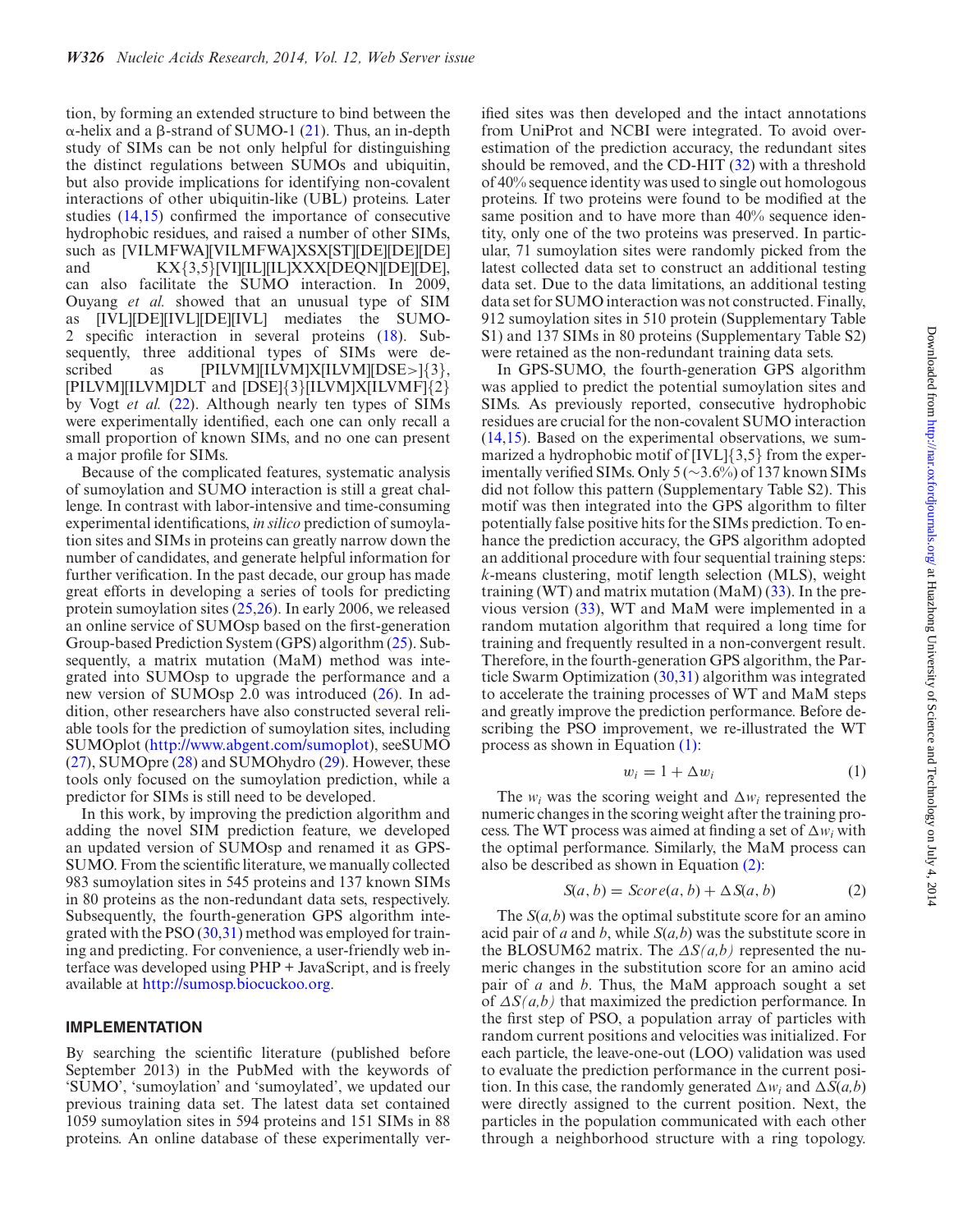<span id="page-2-0"></span>Guided by the best position found in a specific neighborhood, a particle moved to a new position that much closer to the globally optimal one. By iteratively performing the above steps until a convergence criterion was met, an optimized solution for WT and MaM was achieved and a more accurate predictive model was obtained in GPS-SUMO. Also, the training efficiency of GPS-SUMO was considerably improved. More details on the fourth-generation GPS algorithm were provided in the Supplementary Methods.

To construct the online service of GPS-SUMO, we developed an easy-to-use web interface using PHP and JavaScript. For convenience, we tested the online service on a variety of internet browsers, including Internet Explorer, Mozilla Firefox and Google Chrome. To support the largescale prediction, stand-alone packages were also developed in Java SE 6 and supported by Windows, Linux and Mac OS.

#### **RESULTS**

For the preparation of training data sets, we took known sumoylation sites as the positive dataset, while all other non-sumoylated lysines in the same substrates were taken as the negative dataset. Similarly, the experimentally identified SIMs were regarded as positive data, while all other unidentified SIMs following the [IVL]{3,5} motif in the same proteins were taken as negative data. More details were shown in Supplementary Methods. Totally, the nonredundant training data set of sumoylation included 912 positive sites and 24491 negative sites (Supplementary Table S1), and ∼60% of all known sites are consensus sites (Supplementary Figure S1A). In SUMOsp 2.0, we only classified known sumoylation sites into two clusters, including the consensus group with sites following the  $\psi$ -K-X-E motif and the non-consensus group [\(26\)](#page-5-0). In this work, we further used the *k*-means clustering approach to group non-consensus sites into two clusters, and demonstrated that such a procedure considerably improved the prediction performance. More clusters will result in fewer number of non-consensus sites in each cluster, and make the predictive model unstable. The sequence logos were illustrated by Weblogo [\(34\)](#page-5-0) for each cluster (Supplementary Figure S1). For the two non-consensus groups, one cluster considerably enriches sites following the  $\psi$ -K-X-D motif (Supplementary Figure S1B), whereas the sequence profile is ambiguous for the other cluster (Supplementary Figure S1C). For SUMO interaction, the training data set contained 137 positive sites and 1699 negative sites.

To evaluate the prediction performance of GPS-SUMO, we performed the self-consistency validation (Self), LOO validation and *n*-fold cross-validations (*n*-fold) of the training data set. For each validation, the sensitivity [\(23\)](#page-5-0), specificity (*Sp*), accuracy (*Ac*), Mathew correlation coefficient (*MCC*) and precision (*Pr*) were calculated. The receiver operating characteristic (ROC) curves were drawn. Also, the values of area under the curve (AUC) were calculated. For sumoylation site prediction, the AUC values of Self, LOO, 4-, 6-, 8- and 10-fold validations were 0.8779, 0.8754, 0.8673, 0.8687, 0.8726 and 0.8746, respectively (Figure 1A). Also in the SIM prediction, the AUC scores were calculated as 0.9737 for Self, 0.9729 for LOO, 0.9510 for 4-fold, 0.9529



**Figure 1.** Performance evaluation of GPS-SUMO. (**A**) The performance evaluation for the prediction of sumoylation sites. The Self, LOO and *n*-fold validations were carried out. (**B**) The performance evaluation for the prediction of SIM. (**C**) A performance comparison among GPS-SUMO, SUMOsp 2.0 and seeSUMO. The algorithms of SVMs and RF in seeSUMO were separately validated and compared. The LOO validation was carried out in this comparison. (**D**) A further evaluation of the sumoylation prediction. An additional test data set was applied to perform this evaluation.

for 6-fold, 0.9625 for 8-fold and 0.9633 for 10-fold validations (Figure 1B). The similar results of different validations demonstrated that GPS-SUMO is a stable and robust prediction tool. Based on the above evaluation, the three thresholds of high, medium and low stringency were chosen for GPS-SUMO. In order to balance the prediction performance, the medium stringency was selected as the default threshold.

In order to demonstrate the superiority of GPS-SUMO, we compared the prediction performance of GPS-SUMO with SUMOsp 2.0 and other existing tools or methods. Because SUMOsp 2.0 was demonstrated to be better than SUMOplot and SUMOpre [\(26\)](#page-5-0), and SUMOhydro [\(29\)](#page-5-0) did not support the batch prediction for multiple sequences, here we only compared GPS-SUMO with a recently released predictor of seeSUMO [\(27\)](#page-5-0). To avoid any bias, the same training data set used in GPS-SUMO was adopted in SUMOsp 2.0 and seeSUMO. For comparison, the LOO validation was carried out, and the ROC curves were plotted in Figure 1C. In our results, the AUC values were calculated as 0.8754 for GPS-SUMO, 0.8467 for SUMOsp, 0.8297 for the seeSUMO with the Support Vector Machines (SVMs) algorithm and 0.8007 for the seeSUMO with the Random Forest (RF) algorithm, respectively (Figure 1C). Thus, the GPS-SUMO exhibited superior than other tools, and the PSO algorithm did increase the prediction accuracy. For SUMO interaction, a comparison was carried out between the GPS-SUMO and other experimentally verified motifs (Table [1\)](#page-3-0). We fixed the *Sp* value of the GPS-SUMO to com-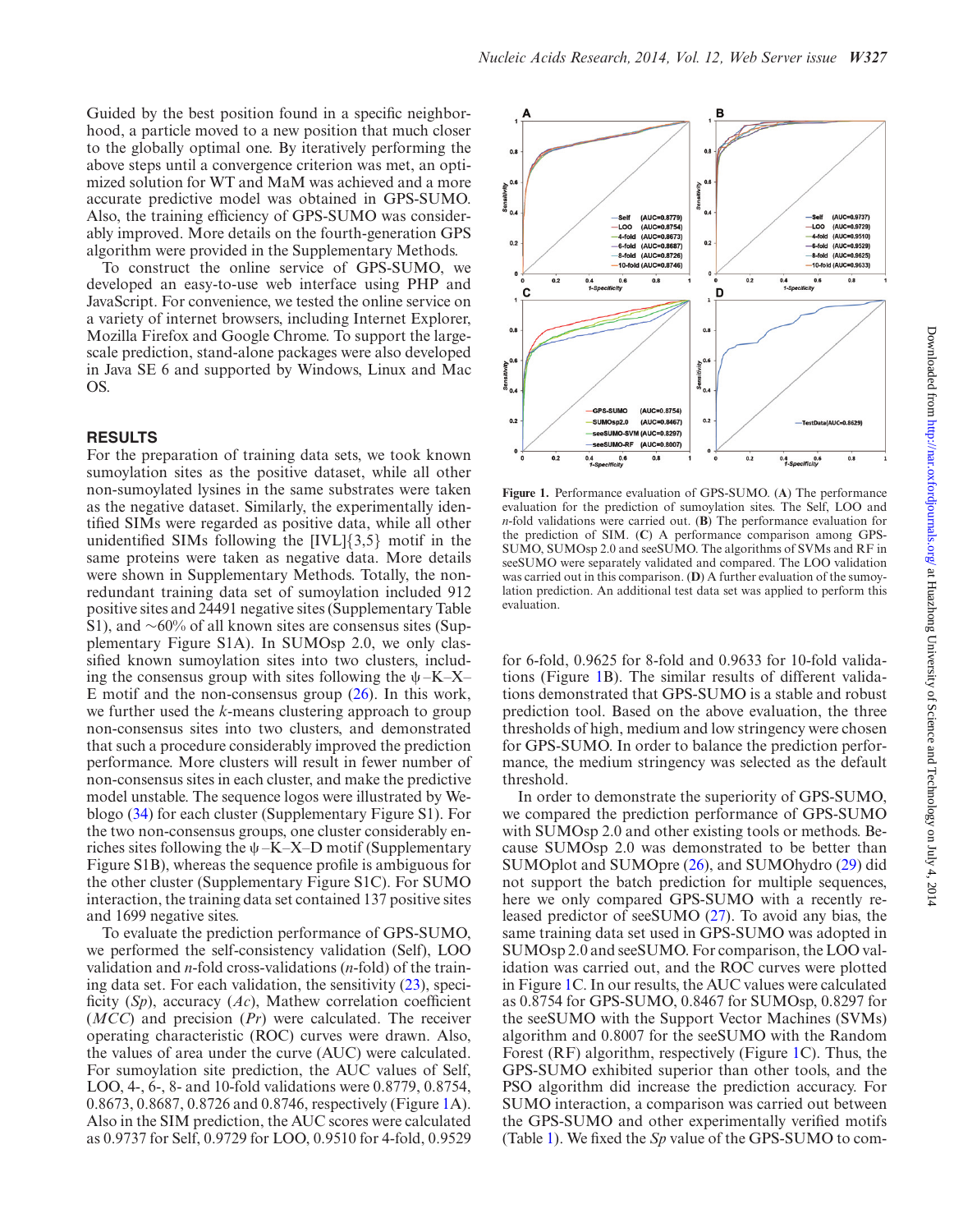<span id="page-3-0"></span>

|  | <b>Table 1.</b> Performance comparison of GPS-SUMO with known motifs for predicting SIMs |  |  |  |  |
|--|------------------------------------------------------------------------------------------|--|--|--|--|
|--|------------------------------------------------------------------------------------------|--|--|--|--|

| Motif <sup>a</sup> | Motif performance |          |        |        | GPS-SUMO performance |        |           |        |        |        |
|--------------------|-------------------|----------|--------|--------|----------------------|--------|-----------|--------|--------|--------|
|                    | Ac                | Sn       | Sp     | MCC    | Pr                   | Ac     | Sn        | Sp     | MCC    | Pr     |
| Motif 1            | 86.34%            | 17.88%   | 87.30% | 0.0182 | $1.94\%$             | 87.34% | 92.05%    | 87.30% | 0.2028 | 5.25%  |
| Motif 2            | 98.63%            | $1.99\%$ | 99.99% | 0.1207 | 75.00%               | 99.26% | $3.31\%$  | 99.99% | 0.1528 | 71.43% |
| Motif 3            | 98.46%            | 19.87%   | 99.57% | 0.273  | 39.47%               | 99.29% | 64.24%    | 99.56% | 0.5784 | 52.72% |
| Motif 4            | 97.74%            | 47.02%   | 98.45% | 0.3644 | 38.82%               | 99.24% | 72.19%    | 99.45% | 0.5972 | 50.00% |
| Motif 5            | 98.59%            | $1.32\%$ | 99.96% | 0.0641 | 33.33%               | 99.28% | $10.60\%$ | 99.96% | 0.2639 | 66.67% |
| Motif 6            | 98.62%            | $3.31\%$ | 99.96% | 0.1332 | 55.56%               | 99.28% | $10.60\%$ | 99.96% | 0.2639 | 66.67% |
| Motif 7            | 98.62%            | 8.61%    | 99.89% | 0.2076 | 52.00%               | 99.29% | $20.53\%$ | 99.89% | 0.3472 | 59.62% |
| Motif 8            | 98.70%            | 8.61%    | 99.97% | 0.262  | 81.25%               | 99.28% | $10.60\%$ | 99.96% | 0.2639 | 66.67% |
| Motif 9            | 98.62%            | 6.62%    | 99.92% | 0.1832 | 52.63%               | 99.29% | $16.56\%$ | 99.92% | 0.3193 | 62.50% |

aMotif 1: X{4,13}SXIST]; Motif 2: [VILMFWA][VILMFWA]XSXIST][DE][DE]; Motif 3: [VI]X[VI][VI]; Motif 4: [IV][IV]X[IVL]; Motif 5: KX{3,5}[VI][IL][IL]XXX[DEQN][DE][DE]; Motif 6: [IVL][DE][IVL][DE][IVL]; Motif 7: [PILVM][ILVM][ILVM][DSE>[{3}. Motif 8: [PILVM][ILVM]DLT; Motif 9: [DSE]{3}[ILVM]X[ILVMF]{2}. For the comparison, we fixed the *Sp* values of GPS-SUMO to compare the *Sn* scores.

**Table 2.** Known phosphorylation sites in adjacent regions of known SIMs and negative peptides following the [IVL]{3,5} motif

| Flanking |                       | Known SIMs         |       | [IVL] $\{3,5\}$ negative <sup>a</sup> |                         |  |  |
|----------|-----------------------|--------------------|-------|---------------------------------------|-------------------------|--|--|
|          | $P$ hos. <sup>b</sup> | Other <sup>c</sup> | Phos. | Other                                 | $P$ -value <sup>d</sup> |  |  |
| (5,5)    | 20                    | 117                | 50    | 1649                                  | $7.23E-12$              |  |  |
| (10,10)  |                       | 110                | 93    | 1606                                  | 8.90E-11                |  |  |
| (15,15)  | 30                    | 107                | 134   | 1565                                  | 3.18E-08                |  |  |

<sup>a</sup>The negative data set with peptide following the [IVL] $\{3,5\}$  motif.

bThe number of SIMs with at least one phosphorylation site in flanking regions.

cThe number of SIMs without any adjacent phosphorylation sites.

dThe *P*-value was calculated with the Chi-squared test.

pare the *Sn* and *Ac* scores with these motifs. Obviously, the GPS-SUMO generate much better performance than the motifs (Table 1).

To further evaluate the accuracy of GPS-SUMO, an additional testing set was used. This test set contained 71 positive sumoylation sites and 1376 negative sites from the most recently collected data set (Supplementary Table S3). Due to the data limitation, an additional data set for SUMO interaction prediction was not available. In Figure [1D](#page-2-0), the ROC curve of the LOO validation was drawn and the AUC was calculated as 0.8629. Thus, our results suggested that the GPS-SUMO is still robust and accurate for the prediction of new data.

# **USAGE**

The online service of GPS-SUMO can predict both sumoylation sites and SIMs in a convenient manner (Figure 2A). In the console panel, a drop-down list was provided for selecting different prediction type. Also, an example button was provided. Two threshold panels for sumoylation and SUMO interaction prediction are located in the bottom left corner. Different prediction thresholds can be easily selected from the corresponding drop-down lists.

#### **Input description**

In the web server page of GPS-SUMO, users can input one or multiple protein sequences with FASTA format in the text-box or upload a FASTA format file via the file selection dialog box. In order to guarantee a safe run of our web server, a maximal file size of 2M is allowed to be uploaded



**Figure 2.** A snapshot of the GPS-SUMO web server. (**A**) As an example, the sequences of DNA replication complex GINS protein SLD5 (GINS4) and E3 ubiquitin-protein ligase Arkadia (RNF111) were inputted into GPS-SUMO. The sumoylation sites and SIMs were predicted using the medium threshold. (**B**) The prediction result of these two protein sequences. The information on the FASTA title, modified position, modified peptide, predicted score, prediction cutoff and regulation type are presented.

in each case. For large-scale predictions, a standalone program is available on the download page.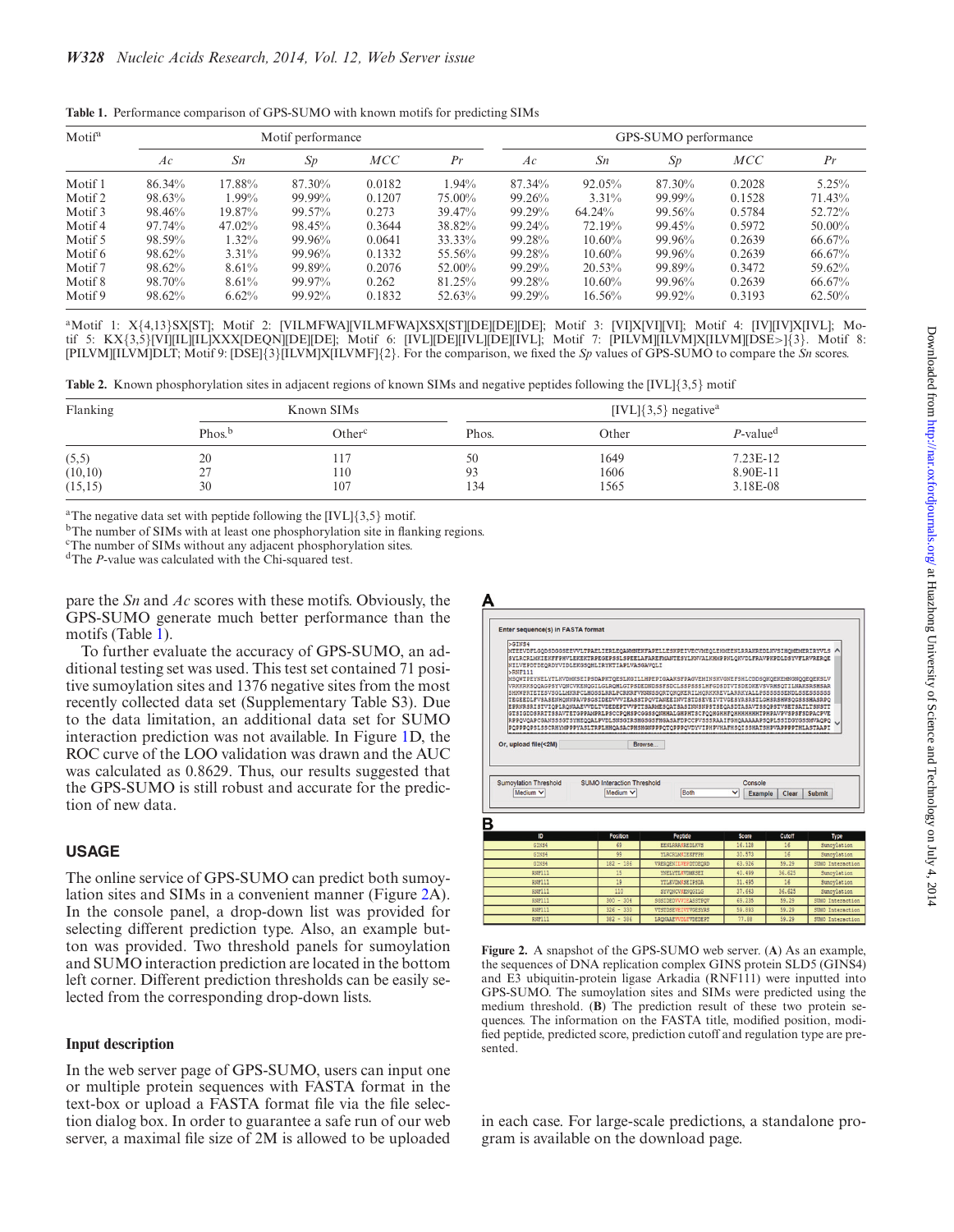<span id="page-4-0"></span>All of the prediction results are presented in a tabular form containing the information of FASTA title, modified position, modified peptide, predicted score, prediction cutoff and modified type (Figure [2B](#page-3-0)). In the position column, the precise sumoylation sites as well as the SIMs are shown. Also, the predicted peptide for sumoylation or SUMO interaction is displayed in the peptide column with the sumoylation site or SIM shown in red. The cluster score and its corresponding cutoff are presented in the score and cutoff column, respectively. In the last column, the category of the SUMO regulation is indicated.

#### **DISCUSSION**

GPS-SUMO is a novel web server that can be used to predict both covalent sumoylation sites and non-covalent SIMs. With a new generation GPS algorithm integrated with PSO method, the sumoylation site prediction performance was greatly improved. Also, by integrating a core hydrophobic motif of [IVL]{3,5}, GPS-SUMO achieves a precise prediction on SIMs. Taken together, we propose that GPS-SUMO will prove to be a highly useful web server in SUMO modification research. Moreover, the capability for predicting both sumoylation sites and SIMs in GPS-SUMO makes it potentially valuable for the investigation of the relationship between sumoylation and SUMO interaction.

During the training process, we classified all known sumoylation sites into two groups including the consensus group and non-consensus group based on the canonical motif of  $\psi$  –K–X–E. Although our algorithm generated satisfying performance on the consensus group, the performance for non-consensus group still remained to be improved. Therefore, in the subsequent release, a much more accurate GPS model will be applied in the prediction of the non-consensus sumoylation sites. As previously mentioned, the SIM has a distinct hydrophobic core. In this regard, a scoring strategy reflecting amino acid hydrophobicity will be further integrated to improve the accuracy of SIM prediction in the near future.

Previous studies revealed that serine and threonine residues are abundant in proximity to the hydrophobic core of a subset of SIMs, and raised a concern that whether phosphorylation plays an important role in the regulation of SUMO-interacting activity [\(15,35\)](#page-5-0). Indeed, the E3 ligase  $PIASx\alpha$  is phosphorylated *in vivo* at serines adjacent to the hydrophobic core of the SIM, and the PIAS $x\alpha$  phosphorylation modulates its interacting to SUMO1 but not to SUMO2 [\(15\)](#page-5-0). By searching several public databases of the phosphorylation, including Phospho.ELM [\(36\)](#page-5-0), Phospho-SitePlus [\(37\)](#page-5-0) and PhosphoGRID [\(38\)](#page-5-0), we totally obtained 1016 non-redundant phosphorylation sites in 80 known SUMO-interacting proteins. Then we looked through the flanking regions such as  $(5, 5)$ ,  $(10, 10)$  and  $(15, 15)$  with at least one phosphorylation site around known SIMs and negative peptides following the [IVL]{3,5} motif (Table [2\)](#page-3-0). Using the Chi-Squared Test (Right-Tail) [\(39\)](#page-5-0), we observed that phosphorylation sites are significantly over-represented in adjacent regions of known SIMs against negative pep-tides (Table [2,](#page-3-0) *P*-value  $<< 0.01$ ). Totally, there were 20

 $(14.6\%)$  and  $27(19.7\%)$  known SIMs with at least one phosphorylation sites in the adjacent regions of (5, 5) and (10, 10), respectively (Table [2\)](#page-3-0). When the flanking region was extended to (15, 15), the number of SIMs with flanking phosphorylation sites was only moderately increased, while the level of significance was decreased. In this regard, although the phosphorylation information was not integrated into GPS-SUMO, at least a known phosphorylation site in the (10, 10) flanking region of the SIM can be a good indicator for further identifying phospho-regulated SIMs.

#### **SUPPLEMENTARY DATA**

[Supplementary Data](http://nar.oxfordjournals.org/lookup/suppl/doi:10.1093/nar/gku383/-/DC1) are available at NAR Online, including  $[1-6]$ .

## **ACKNOWLEDGMENT**

The authors thank Tianshun Gao (HUST) for his helpful discussions on ubiquitin-binding.

## **FUNDING**

National Basic Research Program (973 project) [2013CB933902, 2012CB911201, 2012CB910101]; National Natural Science Foundation of China [31171263, 81272578]; Guangdong Natural Science Funds for Distinguished Young Scholar [S20120011335]; Zhujiang Nova Program of Guangzhou [2011J2200042]; International Science & Technology Cooperation Program of China [2014DFB30020].

*Conflict of interest statement.* None declared.

#### **REFERENCES**

- 1. Geiss-Friedlander,R. and Melchior,F. (2007) Concepts in
- sumoylation: a decade on. *Nat. Rev. Mol. Cell Biol.*, **8**, 947–956. 2. Hay,R.T. (2005) SUMO: a history of modification. *Mol. Cell*, **18**,  $1 - 12$
- 3. Muller,S., Hoege,C., Pyrowolakis,G. and Jentsch,S. (2001) SUMO, ubiquitin's mysterious cousin. *Nat. Rev. Mol. Cell Biol.*, **2**, 202–210.
- 4. Seeler,J.S. and Dejean,A. (2003) Nuclear and unclear functions of SUMO. *Nat. Rev. Mol. Cell Biol.*, **4**, 690–699.
- 5. Lee,L., Sakurai,M., Matsuzaki,S., Arancio,O. and Fraser,P. (2013) SUMO and Alzheimer's disease. *Neuromolecular Med.*, **15**, 720–736.
- 6. Eckermann,K. (2013) SUMO and Parkinson's disease. *Neuromolecular Med.*, **15**, 737–759.
- 7. Wang,J., Chen,L., Wen,S., Zhu,H., Yu,W., Moskowitz,I.P., Shaw,G.M., Finnell,R.H. and Schwartz,R.J. (2011) Defective sumoylation pathway directs congenital heart disease. *Birth Defects Res. A Clin. Mol. Teratol.*, **91**, 468–476.
- 8. Zhao,J. (2007) Sumoylation regulates diverse biological processes. *Cell. Mol. Life Sci.*, **64**, 3017–3033.
- 9. Seeler,J.S., Bischof,O., Nacerddine,K. and Dejean,A. (2007) SUMO, the three Rs and cancer. *Curr. Top. Microbiol. Immunol.*, **313**, 49–71.
- 10. Gill,G. (2005) Something about SUMO inhibits transcription. *Curr. Opin. Genet. Dev.*, **15**, 536–541.
- 11. Melchior,F. (2000) SUMO–nonclassical ubiquitin. *Annu. Rev. Cell Dev. Biol.*, **16**, 591–626.
- 12. Rodriguez,M.S., Dargemont,C. and Hay,R.T. (2001) SUMO-1 conjugation in vivo requires both a consensus modification motif and nuclear targeting. *J. Biol. Chem.*, **276**, 12654–12659.
- 13. Sampson,D.A., Wang,M. and Matunis,M.J. (2001) The small ubiquitin-like modifier-1 (SUMO-1) consensus sequence mediates Ubc9 binding and is essential for SUMO-1 modification. *J. Biol. Chem.*, **276**, 21664–21669.